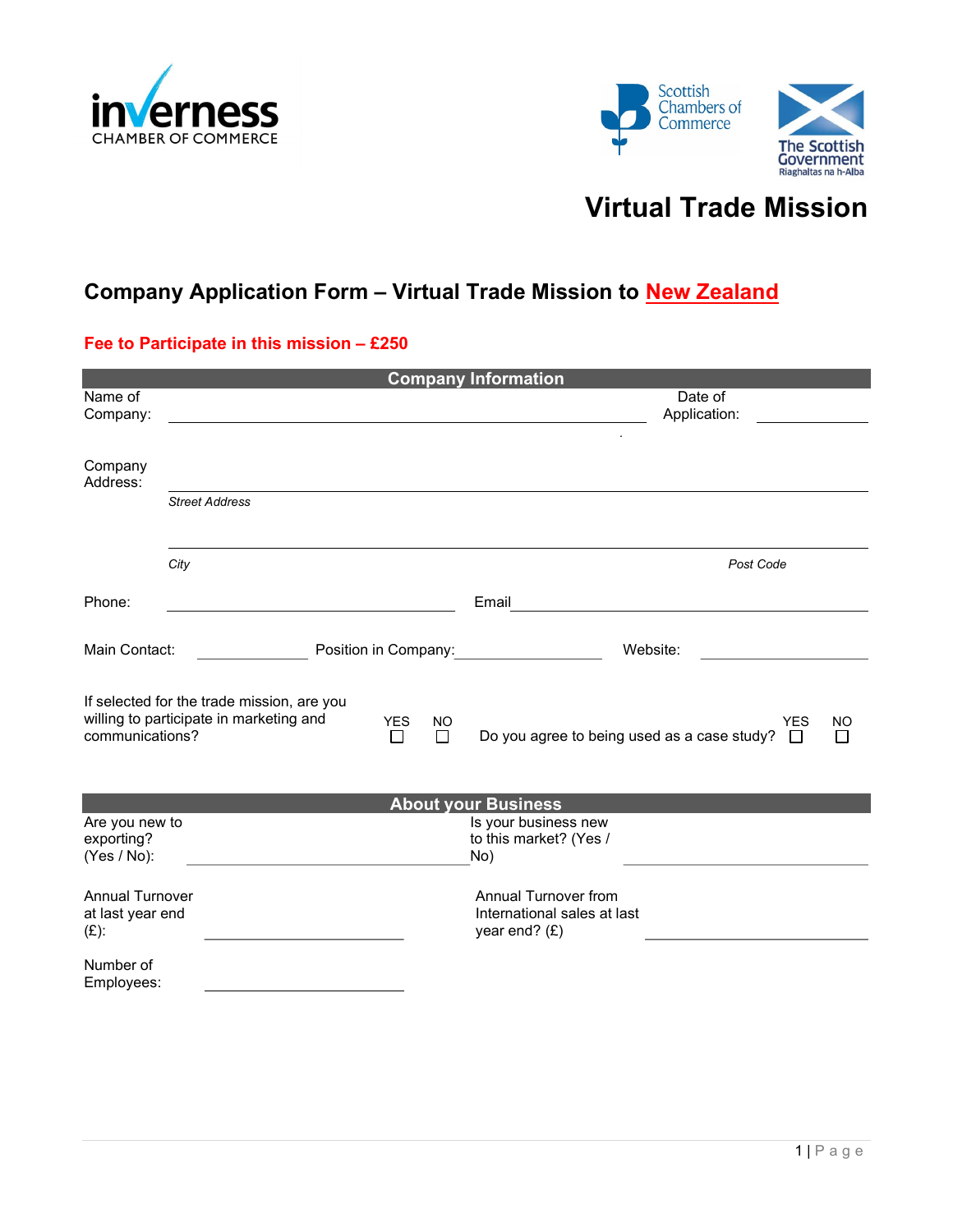





### **International Trade Experience**

| Please describe previous<br>experience of<br>international sales:                                                                    |                               |
|--------------------------------------------------------------------------------------------------------------------------------------|-------------------------------|
| Please indicate what<br>other markets you sell to<br>currently or are<br>interested in exploring:                                    |                               |
|                                                                                                                                      |                               |
| Describe<br>your<br>business:                                                                                                        | <b>Additional Information</b> |
| Describe<br>your product<br>or service:                                                                                              |                               |
| What do you<br>hope to gain<br>from this<br>trade<br>mission?:                                                                       |                               |
| What support are<br>you looking for<br>(e.g. market<br>awareness,<br>market research,<br>access to<br>funding, B2B<br>connections) : |                               |
| Are you a<br>member of a<br>Chamber of<br>Commerce?<br>(Yes / No):                                                                   | If yes, which<br>Chamber?:    |